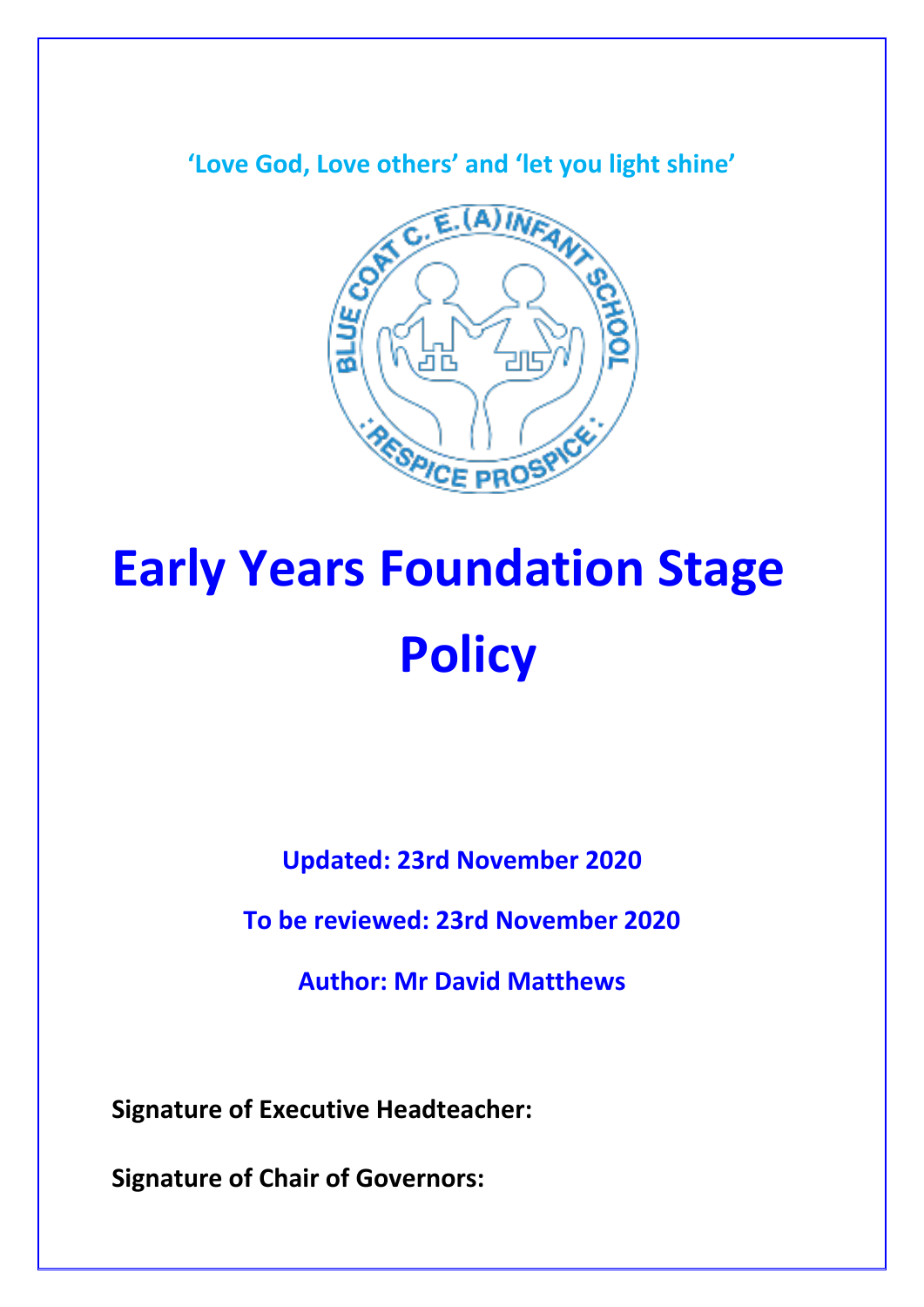As outlined in Development Matters in the Early Years Foundation Stage:

#### **'No job is more important than working with children in the early years.'**

The Early Years Foundation Stage (EYFS) applies to children from birth to the end of their reception year. At blue Coat C.E. Infant School w*e believe young children learn values from their personal relationships, everyday interactions and the examples set by parents, other adults and teachers.*

*As a Church school we have a responsibility to base our values on the wisdom and understanding of the Christian faith and the gospel values founded by Jesus. As a multicultural school we celebrate the core values we share in common with other faiths and cultures.*

#### **'Love God, Love others' and 'Let your Light Shine'**

## **Curriculum Intention**

The Blue Coat CE Federation of schools work closely together to provide a seamless blend of education which develops the whole child throughout their primary education journey. As a federation of inclusive Christian schools, we value and respect **all** and endeavour to embrace and celebrate our diverse community fostering positive partnerships and collaborations. We pride ourselves on our outstanding practice and distinct Christian identity.

Our vision is to provide an aspirational, nurturing environment to enable pupils to have the confidence and opportunity to make outstanding progress and the capacity to shine brightly in all that they do. We are committed to offering a fully inclusive and nurturing education for our pupils, ensuring that children of all levels and abilities are supported and challenged to achieve and feel successful and proud. We place a high priority of ensuring all pupils are integrated into mainstream classrooms with a high standard of focused expertise and staff from our specific federation inclusion team.

Our curriculum has been devised using the growing knowledge of cognitive theory and metacognition research and its impact on pupil outcomes. Our knowledge-based, values-led curriculum is designed using subject based units and is sequenced progressively so that new knowledge and skills build on what has come before. We ensure that the knowledge we teach is spaced, with regular retrieval practice so children can apply the key content and skills in varying contexts and build secure schemas of understanding based on their prior knowledge. Therefore, actively forging links between concepts and schemas over time.

Teachers carefully plan and teach engaging lessons in an effective sequence of learning, always mindful that they are:

- providing suitable learning challenges which build on prior knowledge;
- increasingly developing the children's fluency and mastery of key skills;
- responding to pupils' individual and diverse needs;
- overcoming any potential barriers to learning.
- Demonstrate a high standard of pedagogical practice.

Our aspirational academic learning is underpinned by a strong emphasis on personal development and social skills. Our pupils learn responsibility and develop a secure sense of self and value their ability to make a positive contribution to society. It is our aim that by the time children leave our schools to embark on the next stage of their education, they are fully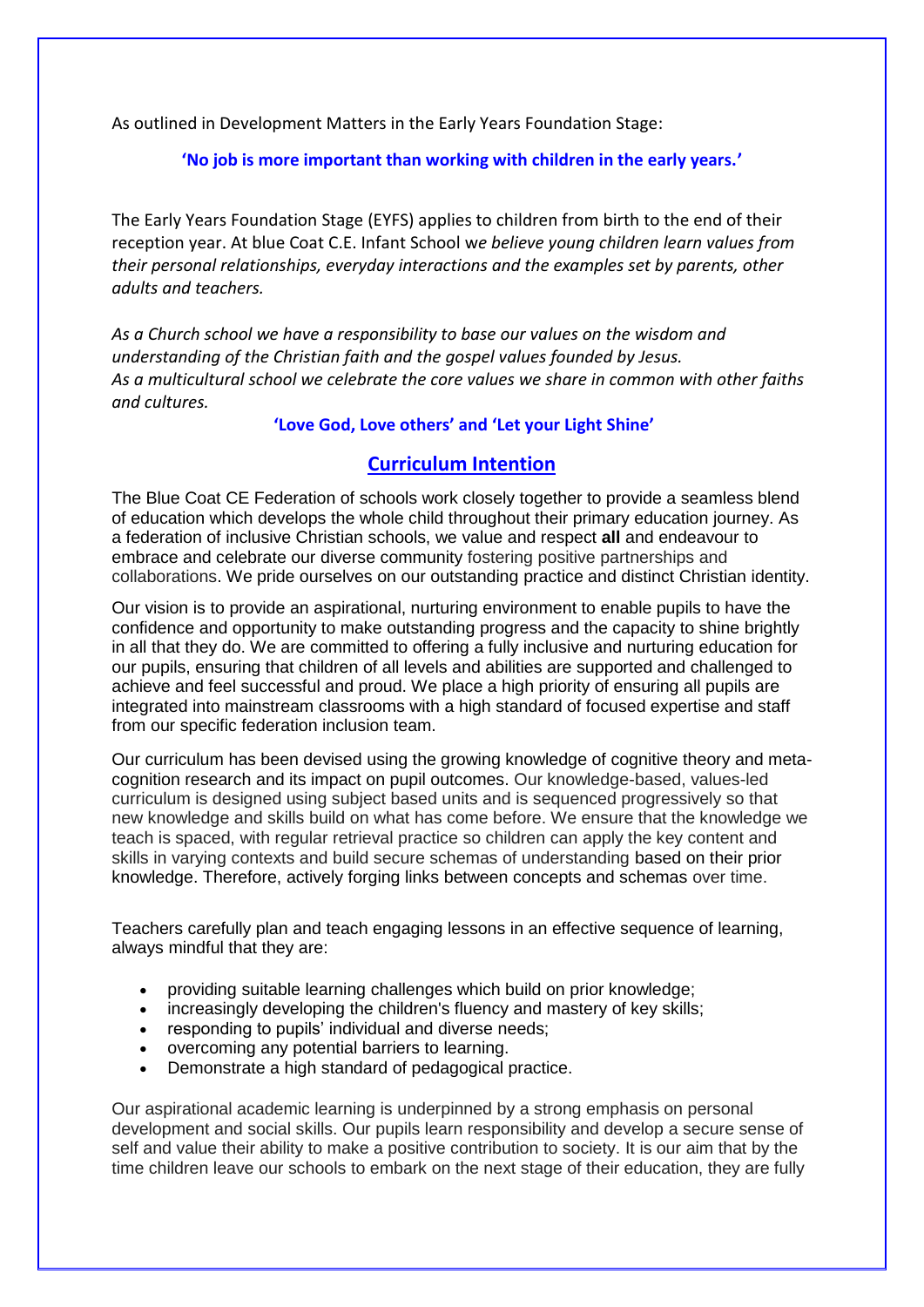equipped with secure academic skills and knowledge and have developed the personal attributes needed to enable them to become successful citizens and live remarkable lives.

Our curriculum is designed to develop the characteristics of effective learning:

- Creating and thinking critically pupils have and develop their own ideas, make links between ideas, and develop strategies for doing things
- Active learning pupils keep on trying if they encounter difficulties, and enjoy their achievements
- Playing and exploring pupils investigate and experience things, and 'have a go'.

Our aspirational academic learning is underpinned by a strong emphasis on personal development and social skills. Our pupils learn responsibility and develop a secure sense of self and value their ability to make a positive contribution to society. It is our aim that by the time children leave our EYFS to embark on the next stage of their education, they are fully equipped with secure academic skills and knowledge and have developed the personal attributes needed to enable them to become successful citizens and live remarkable lives.

## **Implementation:**

At blue Coat C.E Infant School we follow the Early Years Foundation Stage framework. This is made up of **four overriding principles** which our early year's education is based upon:

- **Unique Child** Every child is unique child who is constantly learning and can be resilient, capable, confident and self-assured.
- **Positive Relationships** Children learn to be strong and independent through positive relationships.
- **Enabling Environments** Children learn and develop well in enabling environments, in which their experiences respond to their individual needs and there is a strong partnership between practitioners and parents and carers.
- **Learning and Development** Children develop and learn in different ways. The framework covers the education and care of all children in early year's provision, including children with special educational needs and disabilities.

Age-related expectations combine the acquisition of knowledge and development of skills to create a purposeful and exciting learning journey for every child. The curriculum programme of study has high expectations to combine transferable skills, demonstrate a breadth of vocabulary and develop strong, meaningful links.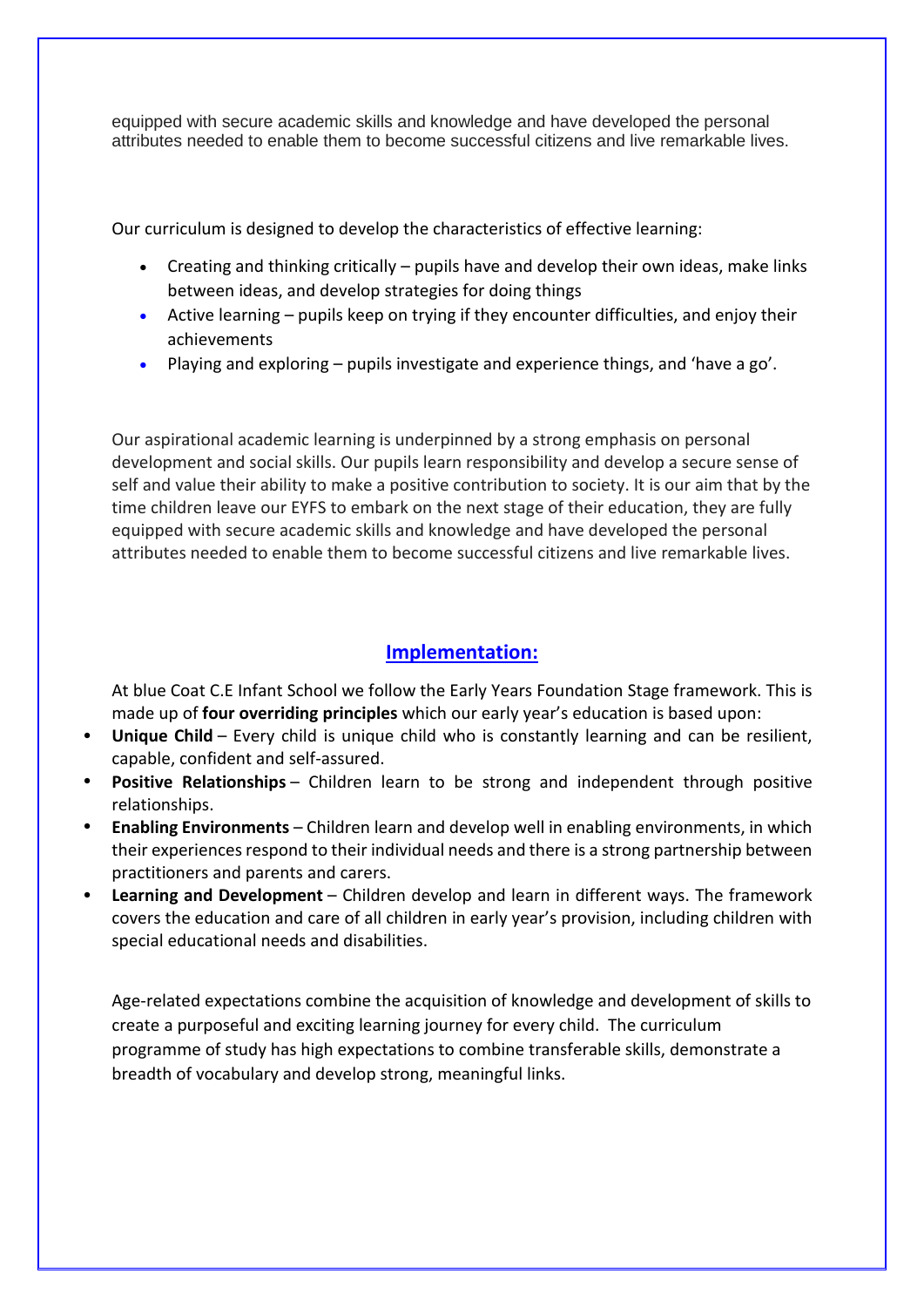## **Areas of Learning:**

The framework sets out the three prime areas of learning that underpin everything in the early years:

• **Communication and language** - The development of children's spoken language underpins all seven areas of learning and development. Children's back-and-forth interactions from an early age form the foundations for language and cognitive development. The number and quality of the conversations they have with adults and peers throughout the day in a language-rich environment is crucial.

• **Physical development** - Physical activity is vital in children's all-round development, enabling them to pursue happy, healthy and active lives. Gross motor skills provide the foundation for developing healthy bodies and social and emotional well-being. Fine motor control and precision helps with hand-eye co-ordination which is later linked to early literacy.

• **Personal, social and emotional development** - PSED is crucial for children to lead healthy and happy lives, and is fundamental to their cognitive development. Underpinning their personal development are the important attachments that shape their social world. Strong, warm and supportive relationships with adults enable children to learn how to understand their own feelings and those of others.

The four specific areas help children to strengthen and apply the prime areas:

• **Literacy** - It is crucial for children to develop a life-long love of reading. Reading consists of two dimensions: language comprehension and word reading. It only develops when adults talk with children about the world around them and the books (stories and non-fiction) they read with them, and enjoy rhymes, poems and songs together.

• **Mathematics** - Developing a strong grounding in number is essential so that all children develop the necessary building blocks to excel mathematically. Children should be able to count confidently, develop a deep understanding of the numbers to 10, the relationships between them and the patterns within those numbers.

• **Understanding the world** - Understanding the world involves guiding children to make sense of their physical world and their community. The frequency and range of children's personal experiences increases their knowledge and sense of the world around them

• **Expressive arts and design** - The development of children's artistic and cultural awareness supports their imagination and creativity. It is important that children have regular opportunities to engage with the arts, enabling them to explore and play with a wide range of media and materials.

All of these areas of learning are connected together. The characteristics of effective teaching and learning weave through them all. That is because children in the early years are becoming more powerful learners and thinkers. These characteristics develop as they learn to do new things, acquire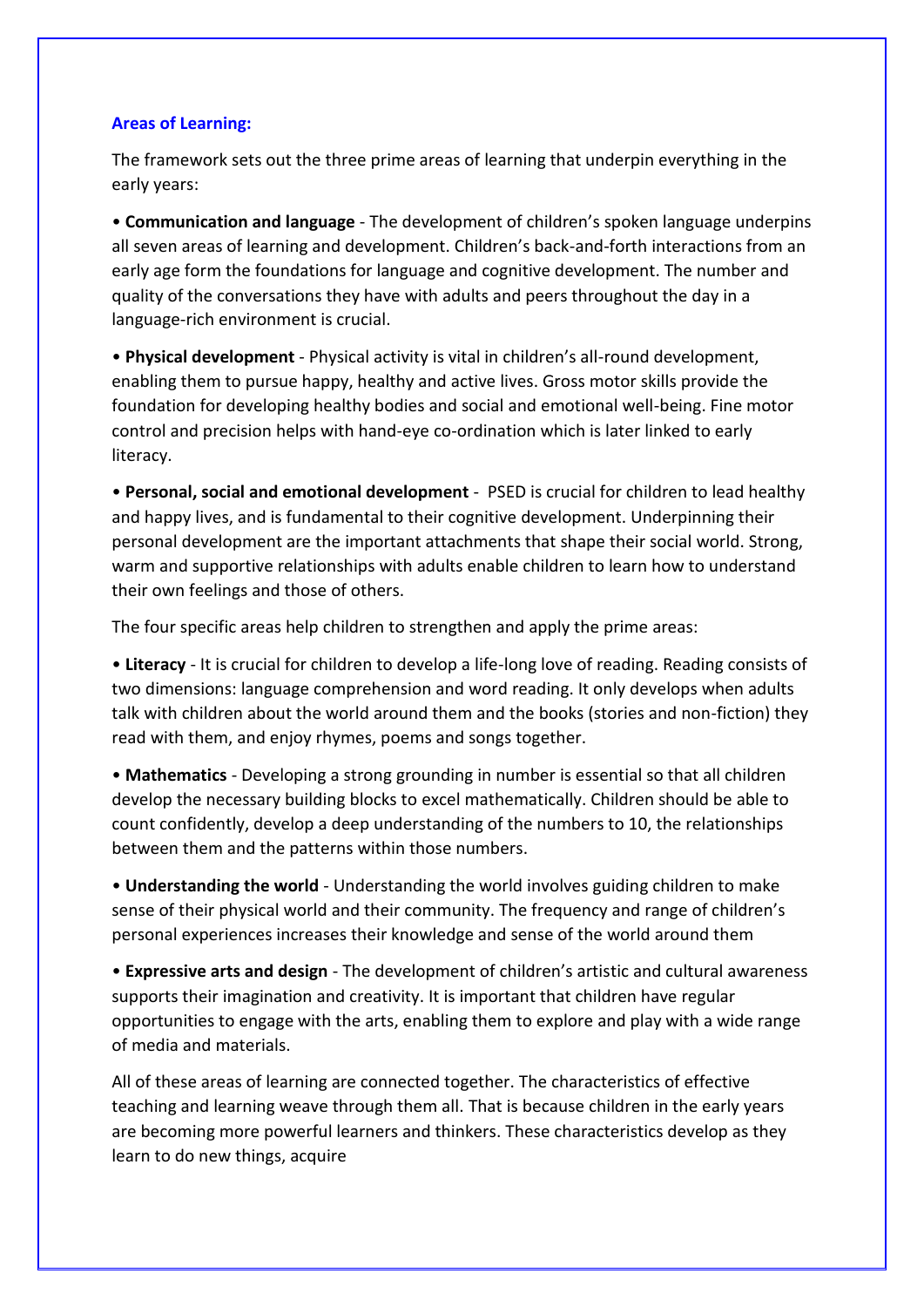## **The Learning Environment**

At Blue Coat C.E. infant School, we recognise the learning environment plays a key role in supporting and extending the children's development. The nursery and reception classrooms, which incorporate the indoor and outdoor areas are well organised to allow children to explore and learn securely and safely. There are areas where the children can be active and can be quiet. The environments are set up into learning areas where children are able to find and locate resources and equipment independently. Our learning environments operate a free flow system whereby the children can choose which area of the environment they would like to explore. This is around the adult led activities that take place throughout the day at various times.

## **Planning**

The delivery of our ambitious curriculum uses an integrated thematic approach where the 17 areas of learning and development are integrated into a theme if appropriate but also taught discretely where this might be more suitable to the circumstances. Throughout the year, we have special days which have a clear focus, for example; Science Day, World Book Day and Multicultural Days.

Staff plan activities and experiences for children that enable children to develop and learn effectively. In order to do this, practitioners working with the youngest children are expected to focus strongly on the 3 prime areas.

Staff also take into account the individual needs, interests, and stage of development of each child in their care, and use this information to plan a challenging and enjoyable experience. Where a child may have a special educational need or disability, staff consider whether specialist support is required, linking with relevant services from other agencies, where appropriate.

In planning and guiding children's activities, practitioners reflect on the different ways that children learn and include these in their practice.

## **Teaching**

Each area of learning and development is implemented through planned, purposeful play, and through a mix of adult-led and child-initiated activities. Practitioners respond to each child's emerging needs and interests, guiding their development through warm, positive interaction. Children who have a secure understanding of a skill must be given then opportunity to embed this to a range of situations.

As children grow older, and as their development allows, the balance gradually shifts towards more adult-led activities to help children prepare for more formal learning, ready for Year 1.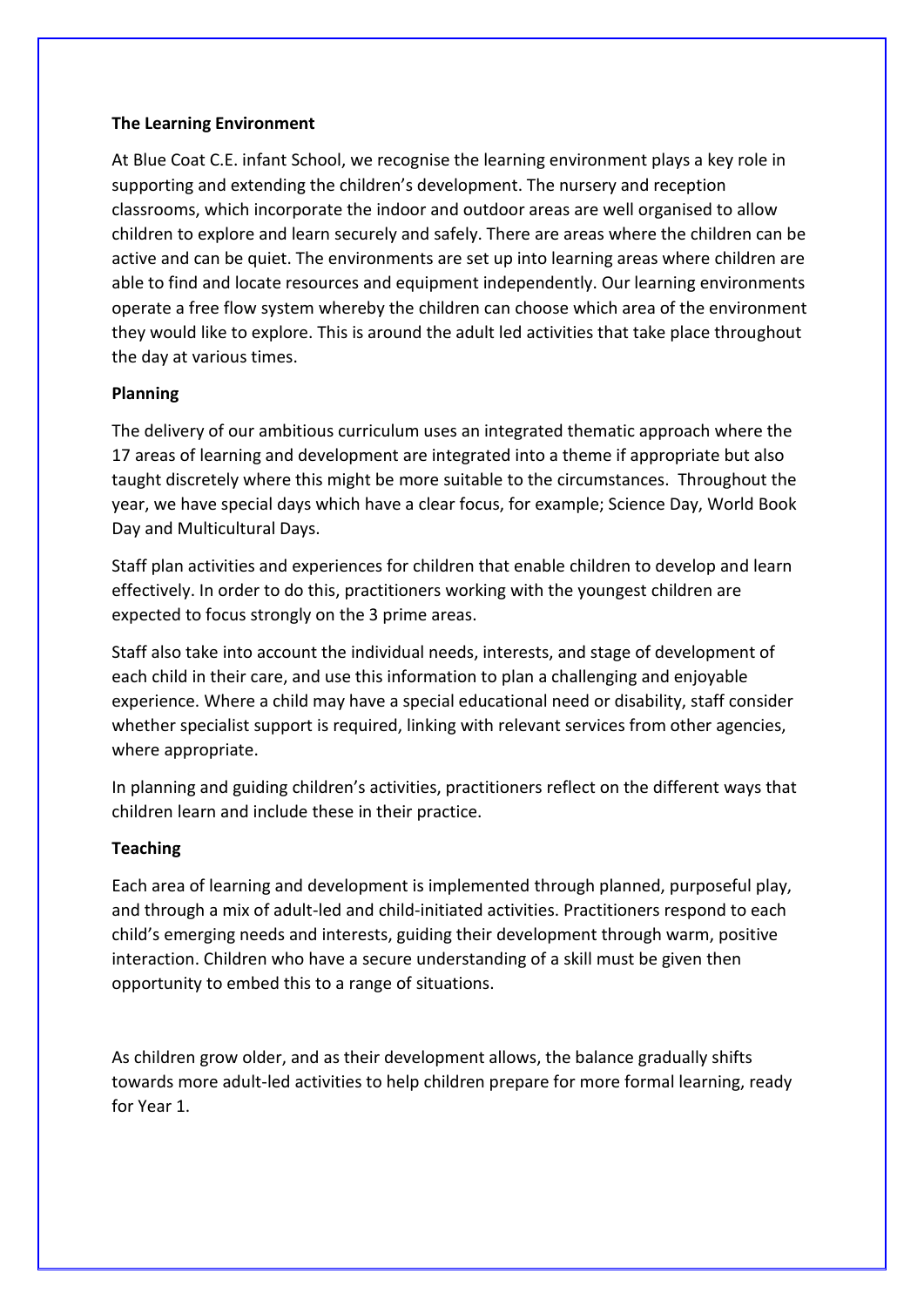As part of our best practice we:

- provide communication and Language opportunities in rich multisensory contexts
- work in partnership with our community enrich learning
- raise aspirations and helps them see a purpose to learning
- Identify when a child is not doing something is also important so that it can be acted upon
- adapt planning bases on day-to-day assessment
- promote and support children's *emotional security and development of their character*.
- are excellent role models for behaviour
- create a culture to learn from mistakes and continue to persevere
- engage in dialogue with children and model language well.
- share reading/whole group of stories, non-fiction and poetry
- encourage children to sing songs, nursery rhymes and musical games
- maximise out learning environment by using the outdoor provision and the forest school
- use interventions to demonstrate rapid, effective support

## **Mental health and self-regulation**

Self –regulation underpins children's abilities to act socially with peers and adults, participate productively in learning activities, hold conversations and adapt successfully to new or challenging situations. Staff respond to children's personal and physical needs as well as promoting independence.

We promote a good mental health and the ability to self-regulate by:

teaching children the *language of feelings*, helping them to appropriately develop their *emotional literacy*.

Setting up systems that enable the children to display how they are feeling. Each session (am/pm) children move their photos to demonstrate how they are feeling (this acted on my adults in a subtle way.

Providing Interventions that support children socially (Wellcomm)

We have worry monsters in classrooms and use social stories to discuss any issues that arise.

## **Working with parents**

We recognise that children learn and develop well when there is a strong partnership between practitioners and parents.

We communicate with parents in many ways: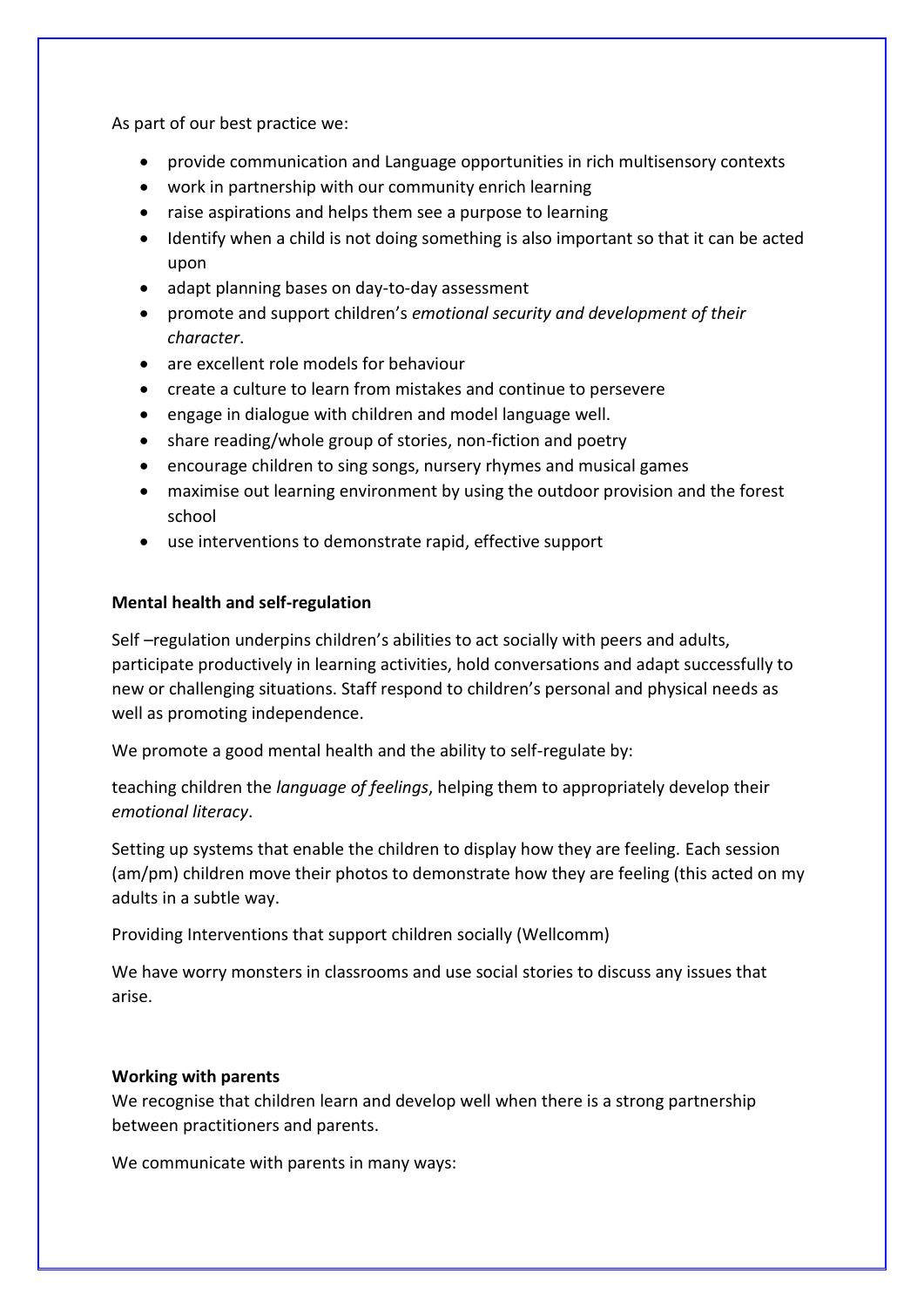- Initial visits are made to the parents' homes during the welcome period.
- Parents are asked to support with the baseline assessment by assessing their child's ability with some I can statements.
- We provide a soft start to the day. All parents can talk to the staff about their child before they start school and at the end of the day.
- Half termly projects to go home. Parents can self-assess their child's engagement and assess again the ELG. Parents are given a breakdown of what the children will be learning in school each half-term and how they can support at home.
- All parents can email or telephone staff with any queries.
- Parents are told during termly parents evening where there children are in terms of age related expectations for each of the prime areas and Literacy and Maths.
- Parents are kept up to date with their child's progress and development. The progress check and EYFS profile helps to provide parents with a well-rounded picture of their child's knowledge, understanding and abilities.
- We invite all parents to a three workshops throughout the year and stay and play sessions each term, including early reading sessions and early mathematics.
- At the end of the EYFS profile is also used to inform parents about their child's development through a school report that breaks down each of the ELGs . We also provides a short narrative describing how the child demonstrates the 3 characteristics of effective learning.
- Parents are invited to make comments on their child's report at the end of the year.

## **Behaviour**

Teachers have clear rules and limits. They acts as role models to children. Children are expected to know the rules:

- Be safe
- Be kind
- Be ready to learn

## **Inclusion**

Practitioners need to be alert to the general diversity of children's interests, needs and backgrounds in order to accurately assess their attainment. This includes children with a special educational need or disability (SEND), who may demonstrate their attainment in different ways. Children whose home language is not English should have opportunities to engage in activities in the security of their home language. Children from different cultural backgrounds will demonstrate their attainment not only through what they have been taught but also when activities such as role play, cookery, celebrations, visits or events are linked to their cultural experience.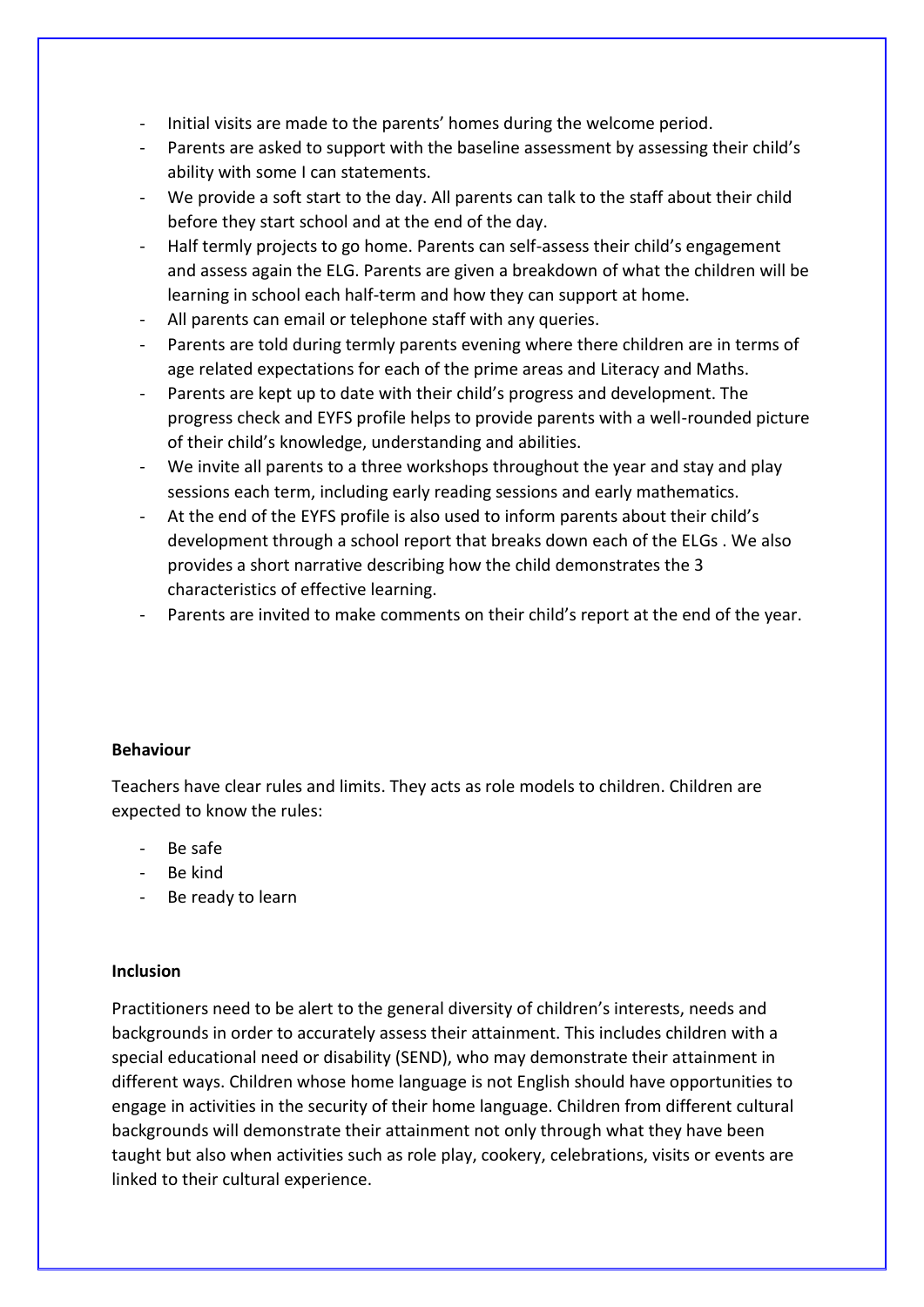We continue to plan activities that promote an understanding of people, families and communities beyond their own. We do this in an age-appropriate way, which includes routinely challenging stereotypical behaviours and respecting differences.

#### **Health and Safety**

A first-aid box is located in the EYFS Unit. Only medicine prescribed to a child by a doctor, dentist, nurse or pharmacist will be administered. The school's Administering Medication Policy outlines the procedures for administrating medicines. The EYFS teacher will report any accident or injury involving a child to their parents on the day it occurs, and any first-aid treatment administered to a child will also be reported to their parents. Accidents and injuries will be.

## **Impact**

At Blue Coat C.E. Infant School, ongoing assessment is an integral part of the learning and development processes. Assessment starts with careful observations which are then used to inform planning. Learning and teaching is effective when children feel a sense of belonging, curiosity and competence showing resilience and tenacity.

These observations are used to shape future planning. Practitioners also take into account observations shared by parents and/or carers.

We use learning journals across the EYFS, supplemented with exercise books in Reception, which evidence to the children and their families the successes of the children throughout their time in Early Years.

Every member of staff uses **ongoing observational assessment** to identify children's starting points and plan experiences which ensure progress. This information is tracked using the App Target Tracker. We also analyse data of groups and individuals to celebrate our strengths and set our next priorities.

Teachers must ensure that all data is accurate and up-to-date by the end of the assessment week. Phonic assessments to take place each half term along with Wellcomm screening for children who are underachieving in communication and language.

At the end of the EYFS, staff complete the EYFS profile for each child. Each child's level of development is recorded against the seven areas of learning and development using a 'best fit model'. These lead onto the child acquiring the early learning goal in each area.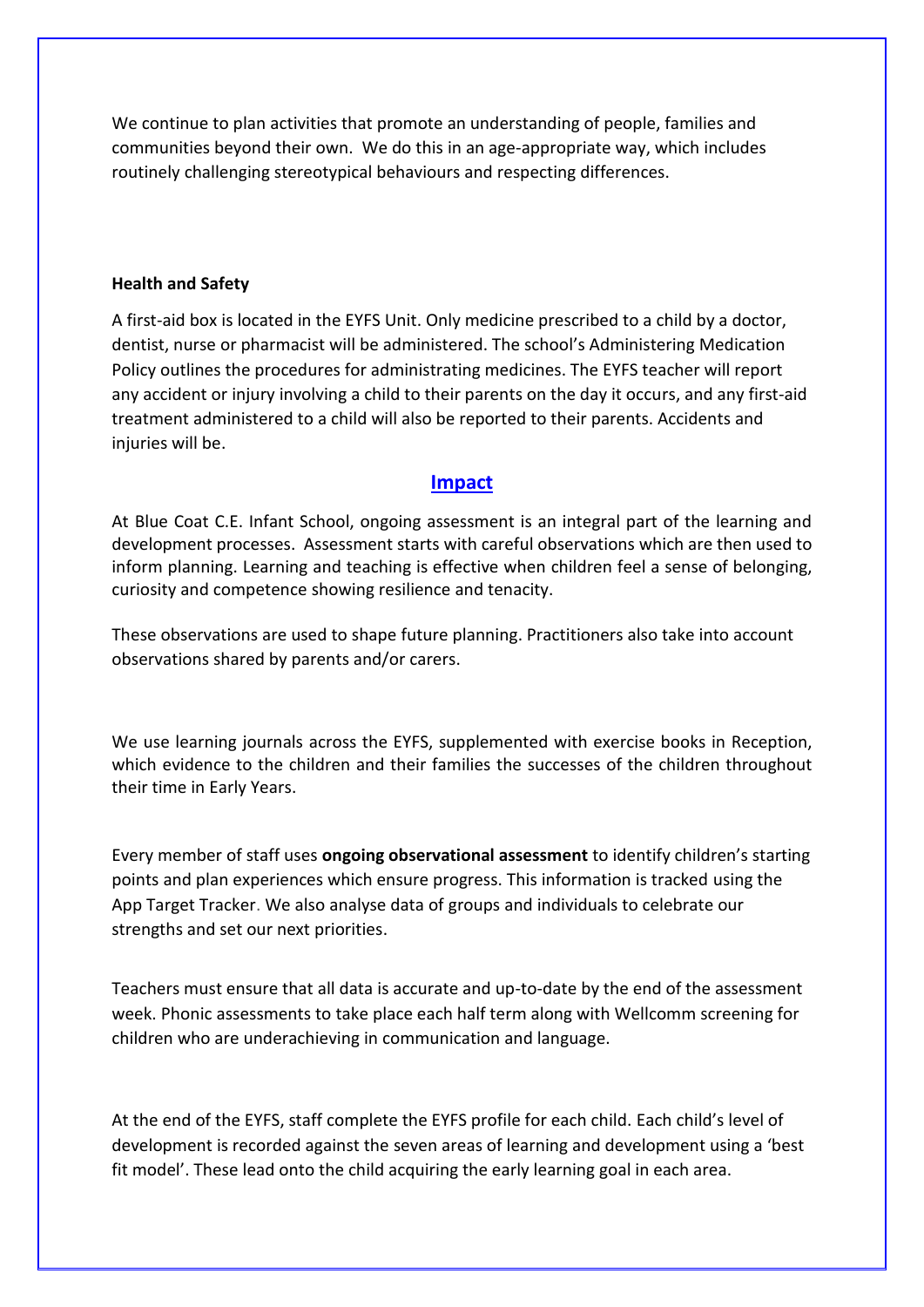Pupils are assessed against the 17 early learning goals, indicating whether they are:

- Meeting expected levels of development
- Not yet reaching expected levels ('emerging')

Teachers use a best fit approach and assessment must be based holistic view for each child. The profile reflects ongoing observations and discussions and then shared with parents and/or carers.

Within EYFS, we carry out regular in house moderation sessions to ensure that we are consistent and accurate with our judgements. Where possible, we aim to also attend external moderations to further validate out judgements and share best practice with others. We then use data to compare the school's performance in relation to school, local and national expectations and create our Federation Improvement Plan (FIP).

Blue Coat Infant School robustly evaluates its setting and strives to continuously improve its provision. We spend time looking at and evaluating how children are learning. We use a range of methods to provide clear triangulation: talking to children, looking at their work, observing their learning experiences through Drop-ins, Book Looks or Lesson Observations.

## **Transition**

The children at Blue Coat Infant School experience a smooth transition between Nursery, Reception and year 1. Effective communication and collaboration between staff and parents ensure the children leave the EYFS with a solid foundation of learning of which to build upon.

We maintain effective transition by:

- Having a carefully planned handover that discusses the children's needs, ability and attainment. As well as their stages of development and their likes and interests.
- providing opportunities to meet their new teacher and spend the morning with them.
- sharing data with the new class teachers.
- having moderation and discussions with new teachers

## **Safeguarding and welfare procedures**

Our safeguarding and welfare procedures are outlined in our safeguarding policy.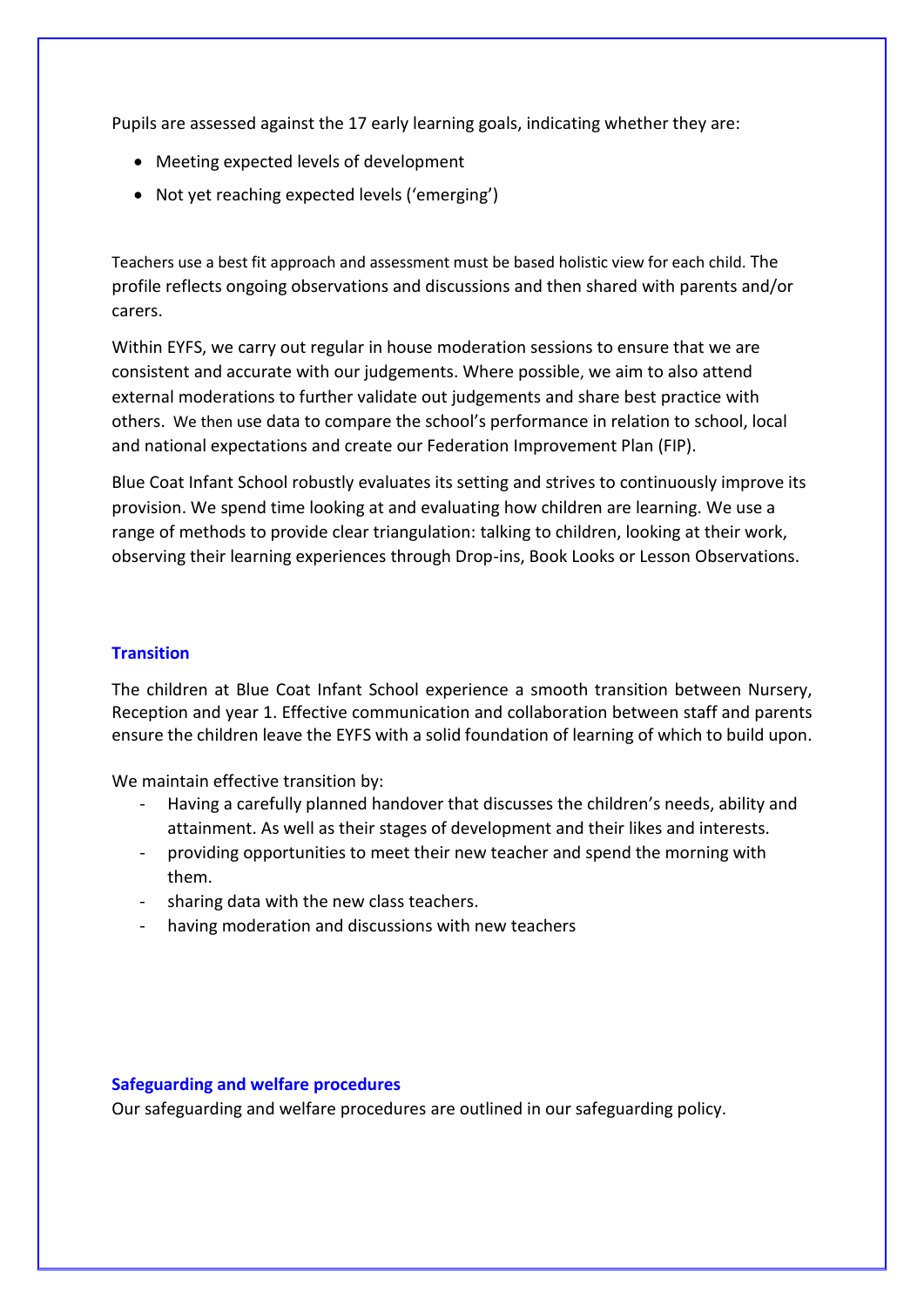## **Monitoring arrangements**

This policy will be reviewed and approved by Mrs. Miller our EYFS every two-years.

At every review, the policy will be shared with the governing board.